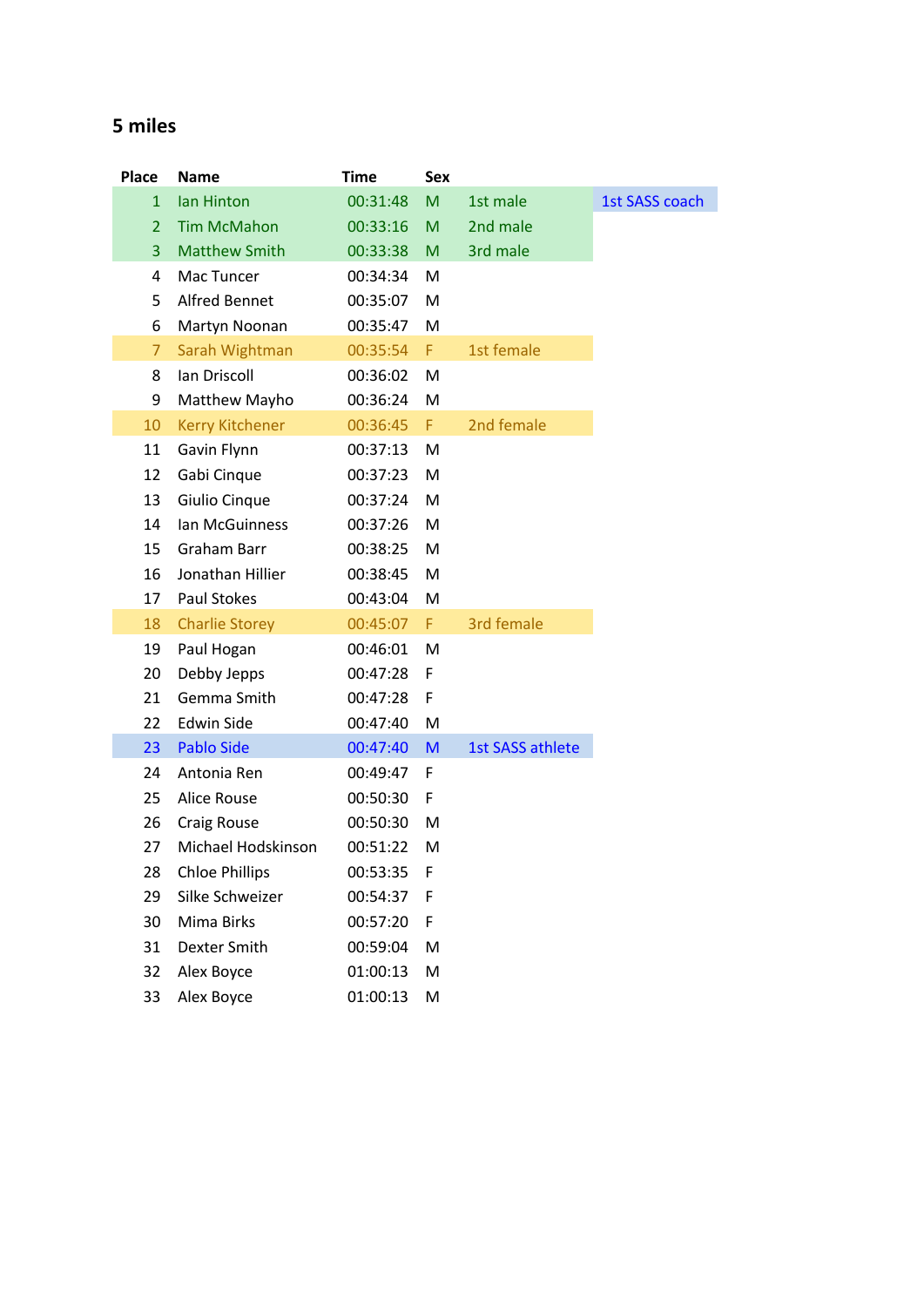## **2.5 miles**

| <b>Place</b>   | <b>Name</b>              | <b>Time</b> | <b>Sex</b> |                           |                  |
|----------------|--------------------------|-------------|------------|---------------------------|------------------|
| $\mathbf{1}$   | <b>Nate Davies</b>       | 00:18:10    | M          | 1st male (KS3 or below)   | 1st SASS athlete |
| $\overline{2}$ | <b>Oliver McMahon</b>    | 00:19:07    | M          | 2nd male (KS3 or below)   |                  |
| 3              | <b>Owen McGuinness</b>   | 00:19:14    | M          | 3rd male (KS3 or below)   |                  |
| 4              | Alfie Page               | 00:19:15    | M          |                           |                  |
| 5              | William Crump            | 00:19:22    | M          |                           |                  |
| 6              | Danny Minter             | 00:19:26    | M          |                           |                  |
| 7              | <b>Finley Crossan</b>    | 00:19:58    | M          |                           |                  |
| 8              | Fergus Aldridge          | 00:19:59    | M          |                           |                  |
| 9              | Harry Haynes             | 00:20:17    | M          |                           |                  |
| 10             | Duncan Waters            | 00:20:26    | M          |                           |                  |
| 11             | Dougie Carruthers        | 00:20:35    | M          |                           |                  |
| 12             | <b>Stuart Crump</b>      | 00:20:41    | M          |                           |                  |
| 13             | Jamie Waters             | 00:20:44    | M          |                           |                  |
| 14             | <b>Felix Hincks</b>      | 00:20:45    | M          |                           |                  |
| 15             | Dilan Everson            | 00:21:22    | M          |                           |                  |
| 16             | Sarah Aldridge           | 00:21:25    | F          |                           |                  |
| 17             | <b>Elizabeth Couling</b> | 00:21:30    | F          |                           |                  |
| 18             | Joseph Rush              | 00:22:12    | M          |                           |                  |
| 19             | Jake Hornibrook          | 00:22:23    | M          |                           |                  |
| 20             | Simon Michell            | 00:22:27    | M          |                           |                  |
| 21             | <b>Harry Mullins</b>     | 00:22:35    | M          |                           |                  |
| 22             | <b>Ethan Barr</b>        | 00:22:36    | M          |                           |                  |
| 23             | Luke Harrison            | 00:22:36    | M          |                           |                  |
| 24             | Sophie Mullins           | 00:22:45    | F          |                           |                  |
| 25             | <b>Tim Page</b>          | 00:23:02    | M          |                           |                  |
| 26             | <b>Teddy Page</b>        | 00:23:02    | M          |                           |                  |
| 27             | Joseph Richardson        | 00:23:36    | M          |                           |                  |
| 28             | <b>Evie Park</b>         | 00:23:36    | F          | 1st female (KS3 or below) |                  |
| 29             | <b>Maisie Richardson</b> | 00:23:47    | F.         | 2nd female (KS3 or below) |                  |
| 30             | Rohan Everson            | 00:23:51    | M          |                           |                  |
| 31             | Sean Richardson          | 00:23:51    | M          |                           |                  |
| 32             | Gareth Everson           | 00:23:56    | M          |                           |                  |
| 33             | Katharin Page            | 00:23:59    | F          |                           |                  |
| 34             | Kisia Gentle             | 00:24:04    | F          |                           |                  |
| 35             | <b>Emma Quinnel</b>      | 00:24:31    | F          | 3rd female (KS3 or below) |                  |
| 36             | <b>Tim Quinnel</b>       | 00:24:31    | M          |                           |                  |
| 37             | Natalia Smith            | 00:24:38    | F          |                           |                  |
| 38             | Andrew Smith             | 00:24:41    | M          |                           |                  |
| 39             | Florian Ward             | 00:25:19    | M          |                           |                  |
| 40             | Harry Sample             | 00:25:30    | M          |                           |                  |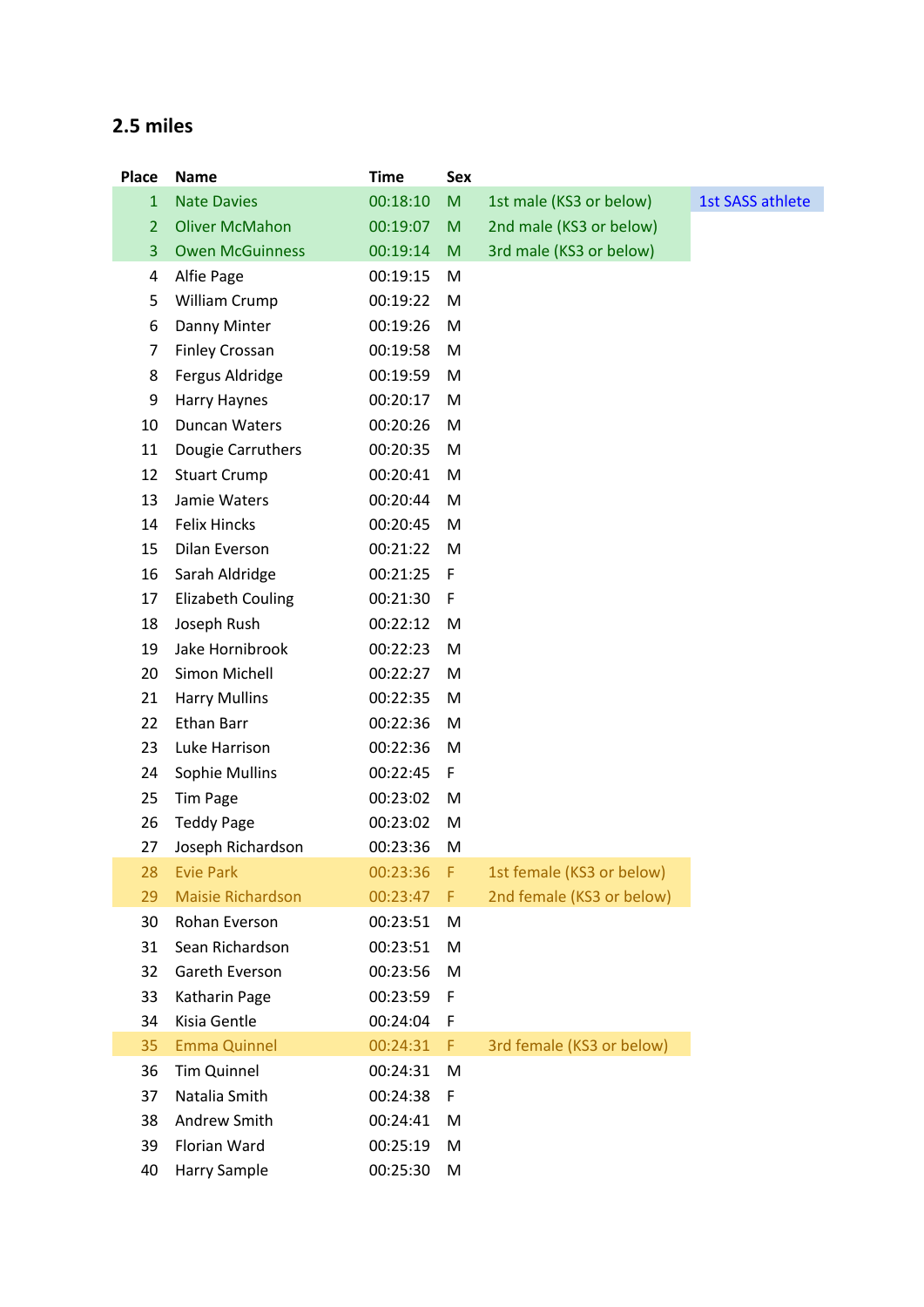| 41 | Lois Glover               | 00:25:34 | F  |
|----|---------------------------|----------|----|
| 42 | Lisa Glover               | 00:25:34 | F  |
| 43 | Joshua Hornibrook         | 00:25:53 | M  |
| 44 | David Moir                | 00:25:54 | M  |
| 45 | Georgia Lancaster         | 00:26:14 | F  |
| 46 | Jenny Foxall              | 00:26:15 | F  |
| 47 | Simon Lancaster           | 00:26:15 | M  |
| 48 | Christopher Mayho         | 00:26:18 | M  |
| 49 | Jenny Alcock              | 00:26:34 | F. |
| 50 | <b>Atticus Whitehouse</b> | 00:26:36 | M  |
| 51 | Susan Foxall              | 00:26:42 | F  |
| 52 | Juliette Hamid-Vigoroux   | 00:26:44 | F  |
| 53 | Ethan Rush                | 00:27:39 | M  |
| 54 | Alejandro Zimbron         | 00:27:51 | M  |
| 55 | Piers Goldup              | 00:27:54 | M  |
| 56 | Marielle Vigoroux         | 00:27:56 | F  |
| 57 | <b>Beth Macaulay</b>      | 00:28:06 | F  |
| 58 | Imogen Alcock             | 00:28:47 | F  |
| 59 | Olivia Richardson         | 00:28:47 | F  |
| 60 | Alba Garman               | 00:29:00 | F  |
| 61 | Ella Guron                | 00:29:02 | F  |
| 62 | Sophie Westlake           | 00:29:36 | F  |
| 63 | Justin Goldup             | 00:29:36 | M  |
| 64 | <b>Tamsin Swain</b>       | 00:29:50 | F  |
| 65 | Agatha Garman             | 00:29:50 | F  |
| 66 | Aidan Swain               | 00:29:53 | M  |
| 67 | David Pilkington          | 00:30:34 | M  |
| 68 | Joey Sample               | 00:34:30 | M  |
| 69 | Jorge Zimbron             | 00:34:33 | M  |
| 70 | Naomi Molloy              | 00:36:27 | F  |
| 71 | Mason Crump               | 00:36:44 | M  |
| 72 | Rachel Richardson         | 00:36:52 | F  |
| 73 | Lucy Crump                | 00:36:53 | F  |
| 74 | Ayela Jepps               | 00:37:13 | F  |
| 75 | Leo Jepps                 | 00:37:14 | M  |
|    |                           |          |    |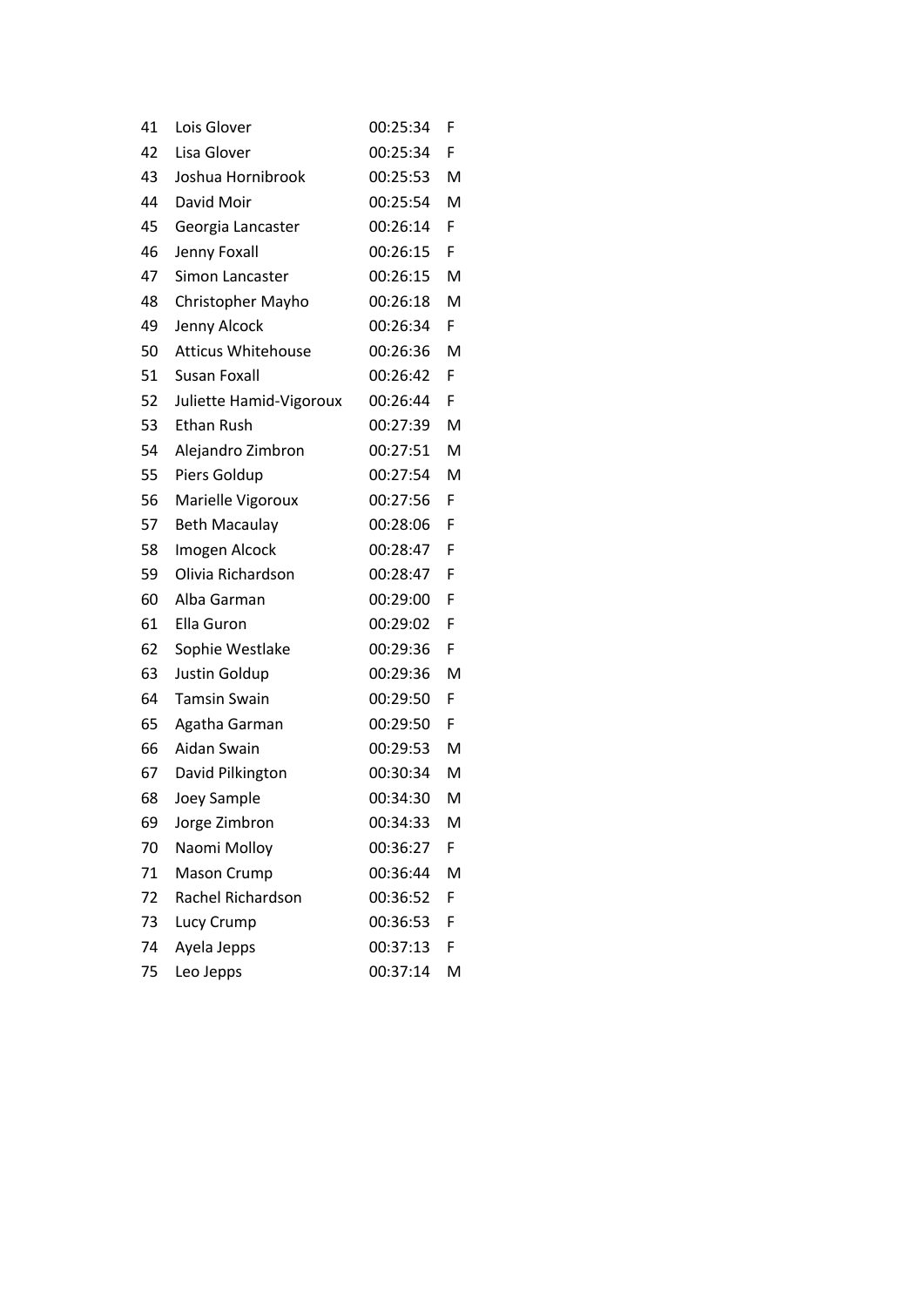## **1 mile**

| <b>Place</b>   | <b>Name</b>             | <b>Time</b> | <b>Sex</b> |                           |                         |
|----------------|-------------------------|-------------|------------|---------------------------|-------------------------|
| $\mathbf{1}$   | <b>Rowan Alcock</b>     | 00:04:35    | M          | 1st male (KS1 or below)   | <b>1st SASS athlete</b> |
| $\overline{2}$ | <b>George Barlow</b>    | 00:05:01    | M          | 2nd male (KS1 or below)   |                         |
| 3              | David Barlow            | 00:05:13    | M          |                           |                         |
| 4              | Shervin Motarjemi       | 00:05:17    | M          | 3rd male (KS1 or below)   |                         |
| 5              | Benjamin Zenner Branco  | 00:05:19    | M          |                           |                         |
| 6              | <b>Rob Hincks</b>       | 00:05:21    | M          |                           |                         |
| $\overline{7}$ | <b>Madeleine Hincks</b> | 00:05:21    | F          | 1st female (KS1 or below) |                         |
| 8              | <b>Arianne Bramley</b>  | 00:05:22    | F          | 2nd female (KS1 or below) |                         |
| 9              | Tom Bramley             | 00:05:22    | M          |                           |                         |
| 10             | <b>Libby Trigg</b>      | 00:05:36    | F          |                           |                         |
| 11             | <b>Carrie Charles</b>   | 00:05:41    | F          | 3rd female (KS1 or below) |                         |
| 12             | <b>Eddie Fenton</b>     | 00:05:42    | M          |                           |                         |
| 13             | Andy Fenton             | 00:05:43    | M          |                           |                         |
| 14             | <b>Eloise Mitchell</b>  | 00:05:45    | F          |                           |                         |
| 15             | Unknown (late entry)    | 00:05:48    |            |                           |                         |
| 16             | Afshin Motarjemi        | 00:05:51    | M          |                           |                         |
| 17             | Sophie Paley            | 00:05:52    | F          |                           |                         |
| 18             | James Paley             | 00:05:52    | M          |                           |                         |
| 19             | Alex Minter             | 00:06:02    | M          |                           |                         |
| 20             | <b>Ralph Minter</b>     | 00:06:02    | M          |                           |                         |
| 21             | Samantha Brown          | 00:06:06    | F          |                           |                         |
| 22             | Martin Brown            | 00:06:07    | M          |                           |                         |
| 23             | Oscar Sample            | 00:06:10    | M          |                           |                         |
| 24             | Nick Sample             | 00:06:10    | M          |                           |                         |
| 25             | Luca Patterson          | 00:06:16    | M          |                           |                         |
| 26             | Ilse Patterson          | 00:06:16    | F          |                           |                         |
| 27             | Imogen Mitchell         | 00:06:31    | -F         |                           |                         |
| 28             | Callum Miller           | 00:06:33    | M          |                           |                         |
| 29             | Emma Miller             | 00:06:34    | F          |                           |                         |
| 30             | <b>Alice Charles</b>    | 00:06:37    | F          |                           |                         |
| 31             | <b>Melanie Charles</b>  | 00:06:42    | F          |                           |                         |
| 32             | Lyla Park               | 00:06:43    | F          |                           |                         |
| 33             | Martha Barlow           | 00:06:44    | F          |                           |                         |
| 34             | Pratyush Reddy          | 00:06:49    | M          |                           |                         |
| 35             | Unknown (late entry)    | 00:06:49    |            |                           |                         |
| 36             | <b>Mary Barlow</b>      | 00:06:49    | F          |                           |                         |
| 37             | Venkatesh Reddy         | 00:06:49    | M          |                           |                         |
| 38             | Olivia Sayers           | 00:06:52    | F          |                           |                         |
| 39             | Juliane Ward            | 00:06:56    | F          |                           |                         |
| 40             | Niko Kozielec           | 00:06:57    | M          |                           |                         |